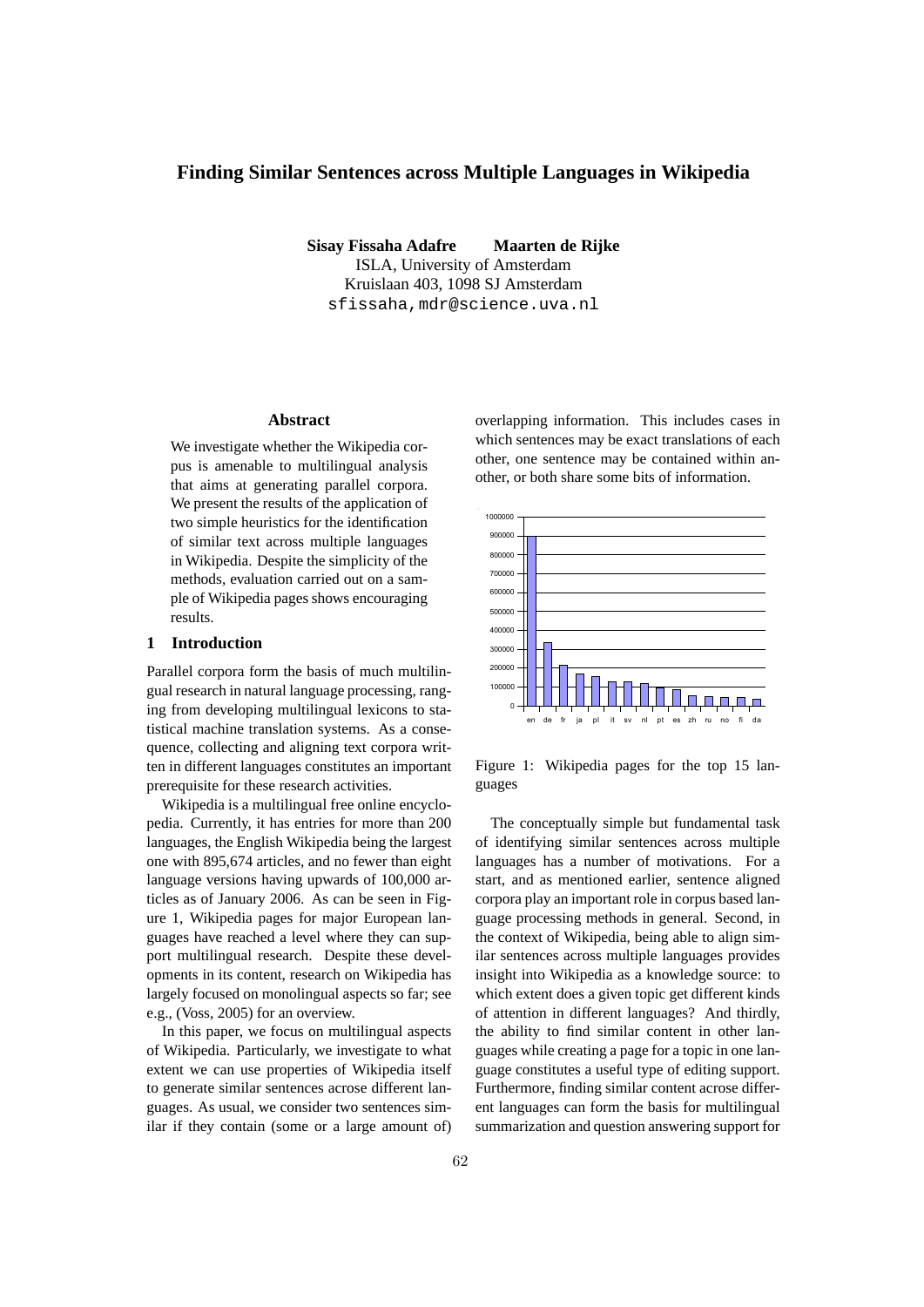Wikipedia; at present the latter task is being developed into a pilot for CLEF 2006 (WiQA, 2006).

There are different approaches for finding similar sentences across multiple languages in nonparallel but comparable corpora. Most methods for finding similar sentences assume the availability of a clean parallel corpus. In Wikipedia, two versions of a Wikipedia topic in two different languages are a good starting point for searching similar sentences. However, these pages may not always conform to the typical definitions of a bitext which current techniques assume. Bitext generally refers to two versions of a text in two different languages (Melamed, 1996). Though it is not known how information is shared among the different languages in Wikipedia, some pages tend to be translations of each other whereas the majority of the pages tend to be written independently of each other. Therefore, two versions of the same topic in two different languages can not simply be taken as parallel corpora. This in turn limits the application of some of the currently available techniques.

In this paper, we present two approaches for finding similar sentences across multiple languages in Wikipedia. The first approach uses freely available online machine translation resources for translating pages and then carries out monolingual sentence similarity. The approach needs a translation system, and these are not available for every pair of languages in Wikipedia.

This motivates a second approach to finding similar sentences across multiple languages, one which uses a bilingual title translation lexicon induced automatically using the link structure of Wikipedia. Briefly, two sentences are similar if they link to the same entities (or rather: to pages about the same entities), and we use Wikipedia itself to relate pages about a given entity across multiple languages. In Wikipedia, pages on the same topic in different languages are topically closely related. This means that even if one page is not a translation of another, they tend to share some common information. Our underlying assumption here is that there is a general agreement on the kind of information that needs to be included in the pages of different types of topics such as a biography of a person, and the definition and description of a concept etc., and that this agreement is to a consderable extent "materialized" in the hypertext links (and their anchor texts) in Wikipedia.

Our main research question in this paper is this: how do the two methods just outlined differ? A priori it seems that the translation based approach to finding similar sentences across multiple languages will have a higher recall than the linkbased method, while the latter outperforms the former in terms of precision. Is this correct?

The remainder of the paper is organized as follows. In Section 2, we briefly discuss related work. Section 3 provides a detailed description of Wikipedia as a corpus. The two approaches to identifying similar sentences across multiple languages are presented in Section 4. An experimental evaluation is presented in Section 5. We conclude in Section 6.

# **2 Related Work**

The main focus of this paper lies with multilingual text similarity and its application to information access in the context of Wikipedia. Current research work related to Wikipedia mostly describes its monolingual properties (Ciffolilli, 2003; Viegas et al., 2004; Lih, 2004; Miller, ´ 2005; Bellomi and Bonato, 2005; Voss, 2005; Fissaha Adafre and de Rijke, 2005). This is probably due to the fact that different language versions of Wikipedia have different growth rates. Others describe its application in question answering and other types of IR systems (Ahn et al., 2005). We believe that currently, Wikipedia pages for major European languages have reached a level where they can support multilingual research.

On the other hand, there is a rich body of knowledge relating to multilingual text similarity. These include example-based machine translation, crosslingual information retrieval, statistical machine translation, sentence alignment cost functions, and bilingual phrase translation (Kirk Evans, 2005). Each approach uses relatively different features (content and structural features) in identifying similar text from bilingual corpora. Furthermore, most methods assume that the bilingual corpora can be sentence aligned. This assumption does not hold for our case since our corpus is not parallel. In this paper, we use content based features for identifying similar text across multilingual corpora. Particularly, we compare bilingual lexicon and MT system based methods for identifying similar text in Wikipedia.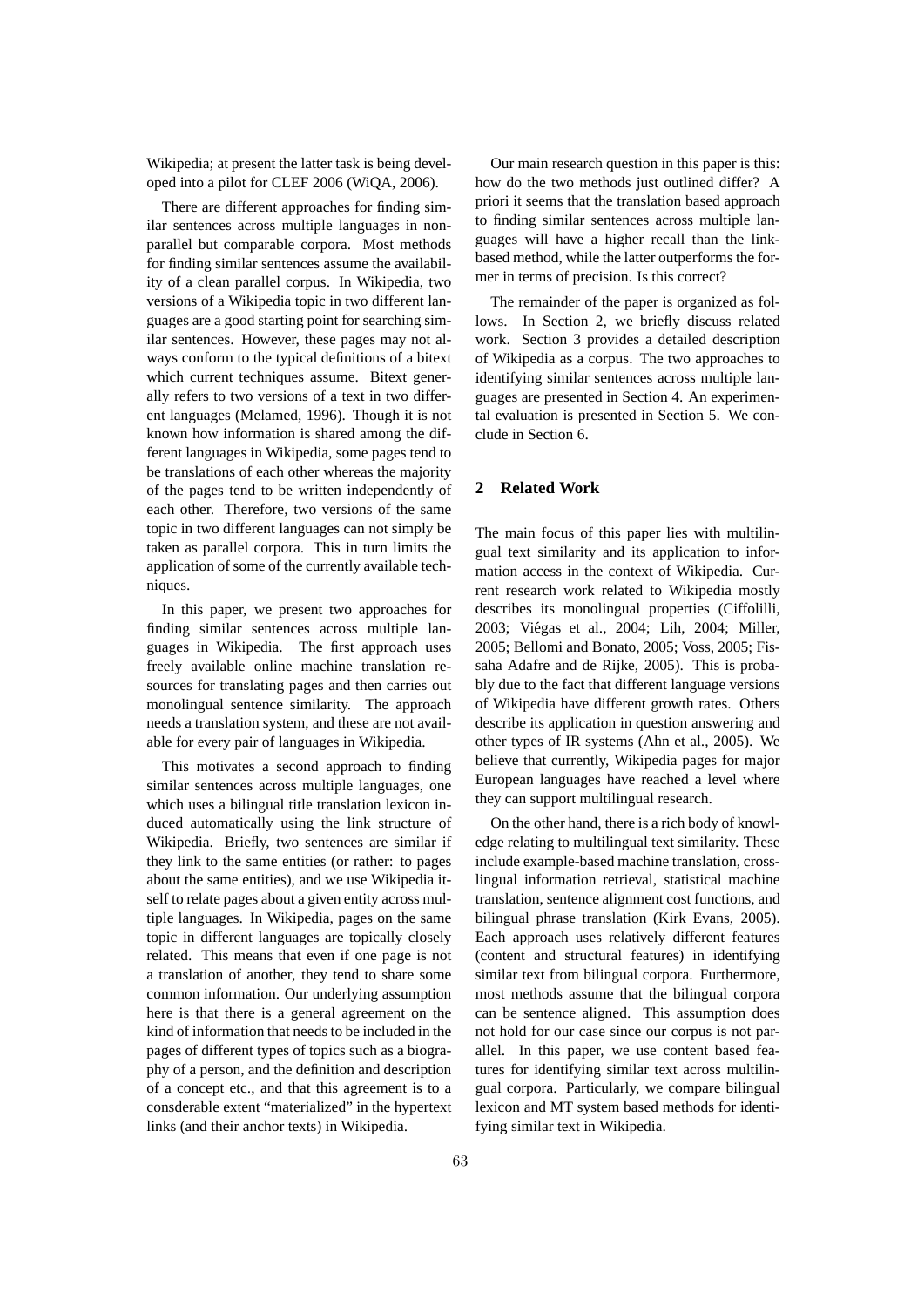# **3 Wikipedia as a Multilingual Corpus**

Wikipedia is a free online encyclopedia which is administered by the non-profit Wikimedia Foundation. The aim of the project is to develop free encyclopedias for different languages. It is a collaborative effort of a community of volunteers, and its content can be edited by anyone. It is attracting increasing attention amongst web users and has joined the top 50 most popular sites.

As of January 1, 2006, there are versions of Wikipedia in more than 200 languages, with sizes ranging from 1 to over 800,000 articles. We used the ascii text version of the English and Dutch Wikipedia, which are available as database dumps. Each entry of the encyclopedia (a page in the online version) corresponds to a single line in the text file. Each line consists of an ID (usually the name of the entity) followed by its description. The description part contains the body of the text that describes the entity. It contains a mixture of plain text and text with html tags. References to other Wikipedia pages in the text are marked using "[[" "]]" which corresponds to a hyperlink on the online version of Wikipedia. Most of the formatting information which is not relevant for the current task has been removed.

#### **3.1 Links within a single language**

Wikipedia is a hypertext document with a rich link structure. A description of an entity usually contains hypertext links to other pages within or outside Wikipedia. The majority of these links correspond to entities, which are related to the entity being described, and have a separate entry in Wikipedia. These links are used to guide the reader to a more detailed description of the concept denoted by the anchor text. In other words, the links in Wikipedia typically indicate a topical association between the pages, or rather the entities being described by the pages. E.g., in describing a particular person, reference will be made to such entities as country, organization and other important entities which are related to it and which themselves have entries in Wikipedia. In general, due to the peculiar characteristics of an encyclopedia corpus, the hyperlinks found in encyclopedia text are used to exemplify those instances of hyperlinks that exist among topically related entities (Ghani et al., 2001; Rao and Turoff, 1990).

Each Wikipedia page is identified with a unique ID. These IDs are formed by concatenating the words of the titles of the Wikipedia pages which are unique for each page, e.g., the page on Vincent van Gogh has "Vincent van Gogh" as its title and "Vincent van Gogh" as its ID. Each page may, however, be represented by different anchor texts in a hyperlink. The anchor texts may be simple morphological variants of the title such as plural form or may represent closely related semantic concept. For example, the anchor text "Dutch" may point to the page for the Netherlands. In a sense, the IDs function as the canonical form for several related concepts.

#### **3.2 Links across different languages**

Different versions of a page in different languages are also hyperlinked. For a given page, translations of its title in other languages for which pages exist are given as hyperlinks. This property is particularly useful for the current task as it helps us to align the corpus at the page level. Furthermore, it also allows us to induce bilingual lexicon consisting of the Wikipedia titles. Conceptual mismatch between the pages (e.g. *Roof* vs *Dakconstructie*) is rare, and the lexicon is generally of high quality. Unlike the general lexicon, this lexicon contains a relatively large number of names of individuals and other entities which are highly informative and hence are useful in identifying similar text. This lexicon will form the backbone of one of the methods for identifying similar text across different languages, as will be shown in Section 4.

#### **4 Approaches**

We describe two approaches for identifying similar sentences across different languages. The first uses an MT system to obtain a rough translation of a given page in one language into another and then uses word overlap between sentences as a similarity measure. One advantage of this method is that it relies on a large lexical resource which is bigger than what can be extracted from Wikipedia. However, the translation can be less accurate especially for the Wikipedia titles which form part of the content of a page and are very informative.

The second approach relies on a bilingual lexicon which is generated from Wikipedia using the link structure: pages on the same topic in different languages are hyperlinked; see Figure 2. We use the titles of the pages that are linked in this manner to create a bilingual lexicon. Thus, our bilingual lexicon consists of terms that represent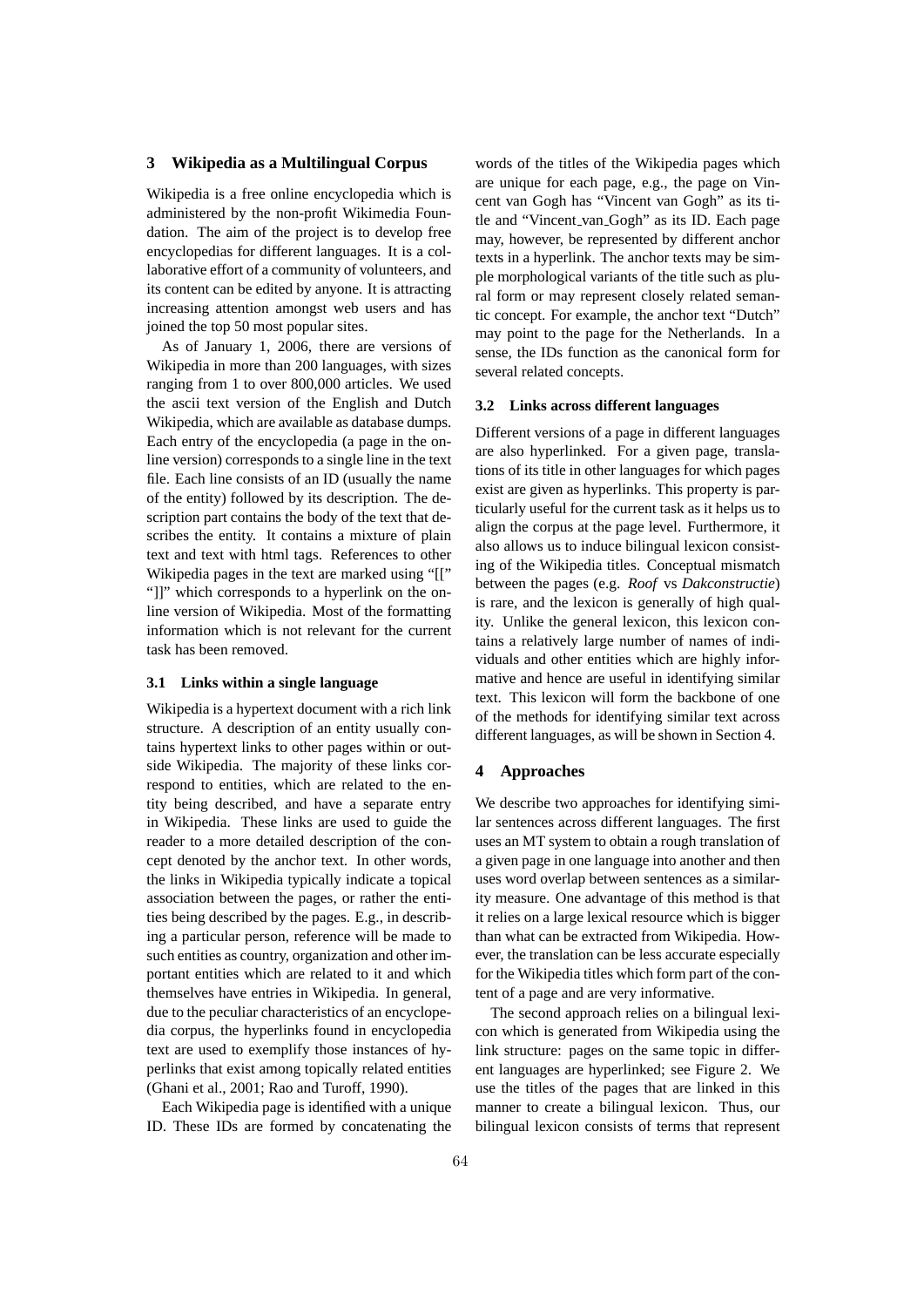concepts or entities that have entries in Wikipedia, and we will represent sentences by entries from this lexicon: an entry is used to represent the content of a sentence if the sentence contains a hypertext link to the Wikipedia page for that entry. Sentence similarity is then captured in terms of the shared lexicon entries they share. In other words, the similarity measure that we use in this approach is based on "concept" or "page title" overlap. Intuitively, this approach has the advantage of producing a brief but highly accurate representation of sentences, more accurate, we assume than the MT approach as the titles carry important semantic information; it will also be more accurate than the MT approach because the translations of the titles are done manually.

| <b>LETTER CALLINUM</b><br>in other languages<br>Dansk | was actually based on a book by British a<br>Canada and the United States. Composer<br>Ghibli films.                                                                                                                                                         |  |  |  |  |
|-------------------------------------------------------|--------------------------------------------------------------------------------------------------------------------------------------------------------------------------------------------------------------------------------------------------------------|--|--|--|--|
| Deutsch<br>Français<br>Bahasa Indonesia               | The most famous and lauded film from th<br>るの墓 Hotaru no Haka, 1988), directed b<br>post-Second World War Japan.<br>Over the years, there has been a close re<br>regularly runs exclusive articles about the<br>Ghibli's films and other works frequently of |  |  |  |  |
| Italiano<br><b>Nederlands</b><br>日本語<br>Português     |                                                                                                                                                                                                                                                              |  |  |  |  |
| Русский<br>Suomi<br><b>Svenska</b><br>≡ "\ил<br>■ 中文  | <b>Contents</b> [hide]<br>1 Studio Ghibli works<br>1.1 Other related works<br>2 See also                                                                                                                                                                     |  |  |  |  |
|                                                       | <b>3 External links</b>                                                                                                                                                                                                                                      |  |  |  |  |

Figure 2: Links to pages devoted to the same topic in other languages.

Both approaches assume that the Wikipedia corpus is aligned at the page level. This is easily achieved using the link structure since, again, pages on the same topic in different languages are hyperlinked. This, in turns, narrows down the search for similar text to a page level. Hence, for a given text of a page (sentence or chunk) in one language, we search for its equivalent text (sentence or chunk) only in the corresponding page in the other language, not in the entire corpus.

We now describe the two approaches in more detail. To remain focused and avoid getting lost in technical details, we consider only two languages in our technical descriptions and evaluations below: Dutch and English; it will be clear from our presentation, however, that our second approach can be used for any pair of languages in Wikipedia.

#### **4.1 An MT based approach**

In this approach, we translate the Dutch Wikipedia page into English using an online MT system. We refer to the English page as *source* and the translated (Dutch page) version as *target*. We used the Babelfish MT system of Altavista. It supports a number of language pairs among which are Dutch-English pairs. After both pages have been made available in English, we split the pages into sentences or text chucks. We then link each text chunk or sentence in the *source* to each chuck or sentence in the *target*. Following this we compute a simple word overlap score for each pair. We used the Jaccard similarity measure for this purpose. Content words are our main features for the computation of similarity, hence, we remove stopwords. Grammatically correct translations may not be necessary since we are using simple word overlap as our similarity measure.

The above procedure will generate a large set of pairs, not all of which will actually be similar. Therefore, we filter the list assuming a one-to-one correspondence, where for each source sentence we identify at most one target sentence. This is a rather strict criterion (another possibility being one-to-many), given the fact that the corpus is generally assumed to be not parallel. But it gives some idea on how much of the text corpus can be aligned at smaller units (i.e., sentence or text chunks).

Filtering works as follows. First we sort the pairs in decreasing order of their similarity scores. This results in a ranked list of text pairs in which the most similar pairs are ranked top whereas the least similar pairs are ranked bottom. Next we take the top most ranking pair. Since we are assuming a one-to-one correspondence, we remove all other pairs ranked lower in the list containing either of the the sentences or text chunks in the top ranking pair. We then repeat this process taking the second top ranking pair. Each step results in a smaller list. The process continues until there is no more pair to remove.

#### **4.2 Using a link-based bilingual lexicon**

As mentioned previously, this approach makes use of a bilingual lexicon that is generated from Wikipedia using the link structure. A high level description of the algorithm is given in Figure 3. Below, we first describe how the bilingual lexicon is acquired and how it is used for enriching the link structure of Wikipedia. Finally, we detail how the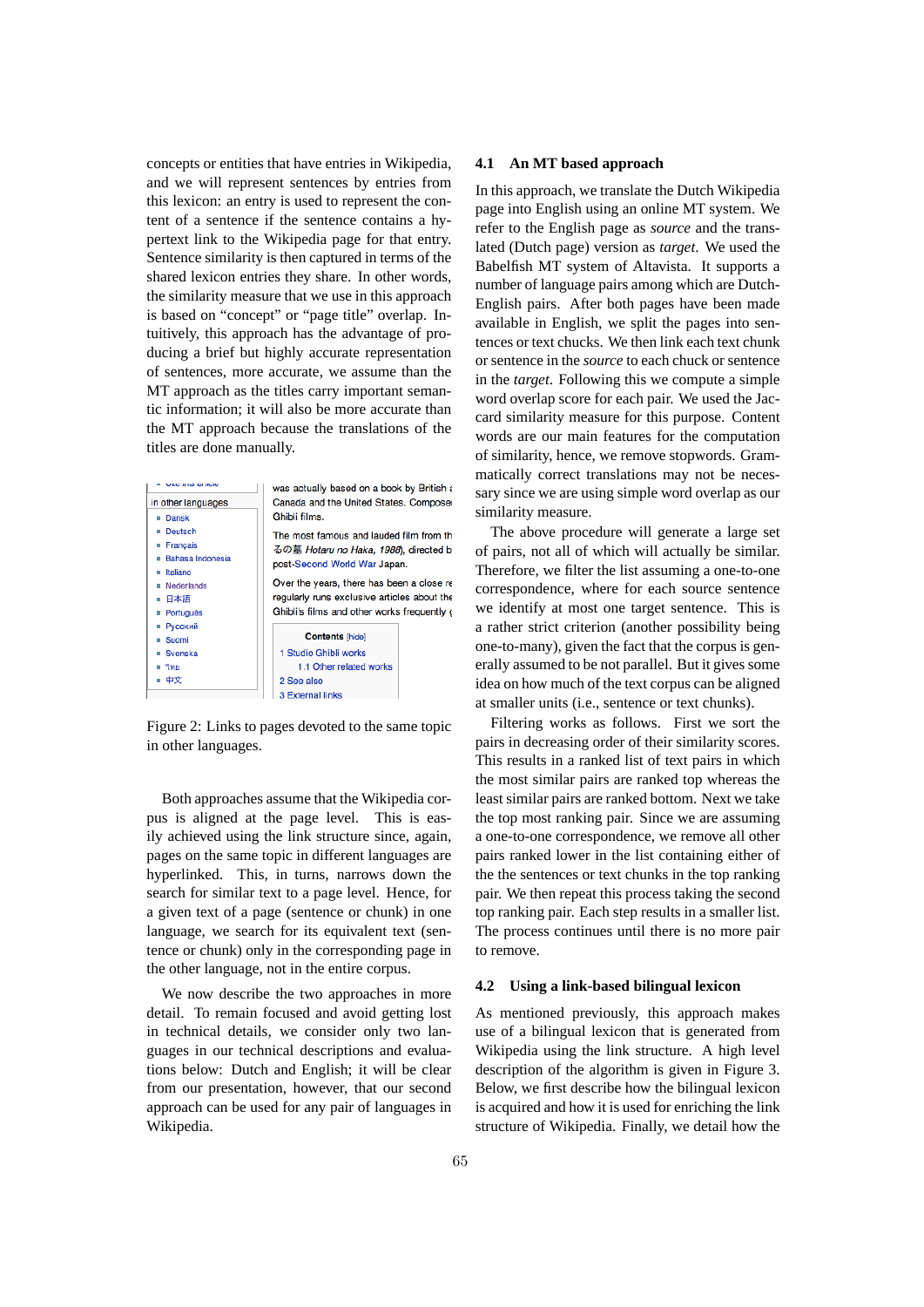- Generating bilingual lexicon
- Given a topic, get the corresponding pages from English and Dutch Wikipedia
- Split pages into sentences and enrich the hyperlinks in the sentence or identify named-entities in the pages.
- Represent the sentences in these pages using the bilingual lexicon.
- Compute term overlap between the sentences thus represented.

Figure 3: The Pseudo-algorithm for identifying similar sentences using a link-based bilingual lexicon.

bilingual lexicon is used for the identification of similar sentences.

## **Generating the bilingual lexicon**

Unlike the MT based approach, which uses content words from the general vocabulary as features, in this approach, we use page titles and their translations (as obtained through hyperlinks as explained above) as our primitives for the computation of multilingual similarity. The first step of this approach, then, is acquiring the bilingual lexicon, but this is relatively straightforward. For each Wikipedia page in one language, translations of the title in other languages, for which there are separate entries, are given as hyperlinks. This information is used to generate a bilingual translation lexicon. Most of these titles are content bearing noun phrases and are very useful in multilingual similarity computation (Kirk Evans, 2005). Most of these noun phrases are already disambuiguated, and may consist of either a single word or multiword units.

Wikipedia uses a redirection facility to map several titles into a canonical form. These titles are mostly synonymous expressions. We used Wikipedia's redirect feature to identify synonymous expression.

# **Canonical representation of a sentence**

Once we have the bilingual lexicon, the next step is to represent the sentences in both language pairs using this lexicon. Each sentence is represented by the set of hyperlinks it contains. We search each hyperlink in the bilingual lexicon. If it is found, we replace the hyperlink with the corresponding unique identification of the bilingual lexicon entry. If it is not found, the hyperlink will be included as is as part of the representation. This is done since Dutch and English are closely related languages and may share many cognate pairs.

# **Enriching the Wikipedia link structure**

As described in the previous section, the method uses hyperlinks in a sentence as a highly focused entity-based representation of the aboutness of the sentence. In Wikipedia, not all occurrences of named-entities or concepts that have entries in Wikipedia are actually used as anchor text of a hypertext link; because of this, a number of sentences may needlessly be left out from the similarity computation process. In order to avoid this problem, we automatically identify other relevant hyperlinks using the bilingual lexicon generated in the previous section.

Identification of additional hyperlinks in Wikipedia sentences works as follows. First we split the sentences into constituent words. We then generate N gram words keeping the relative order of words in the sentences. Since the anchor texts of hypertext links may be multiword expressions, we start with higher order N gram words (N=4). We search these N grams in the bilingual lexicon. If the N gram is found in the lexicon, it is taken as a new hyperlink and will form part of the representation of a sentence. The process is repeated for lower order N grams.

# **Identifying similar sentences**

Once we are done representing the sentences as described previously, the final step involves computation of the term overlap between the sentence pairs and filtering the resulting list. The remaining steps are similar to those described in the MT based approach. For completeness, we briefly repeat the steps here. First, all sentences from a Dutch Wikipedia page are linked to all sentences of the corresponding English Wikipedia page. We then compute the similarity between the sentence representations, using the Jaccard similarity coefficient.

A sentence in Dutch page may be similar to several sentences in English page which may result in a large number of spurious pairs. Therefore, we filter the list using the following recursive procedure. First, the sentence pairs are sorted by their similarity scores. We take the pairs with the highest similarity scores. We then eliminate all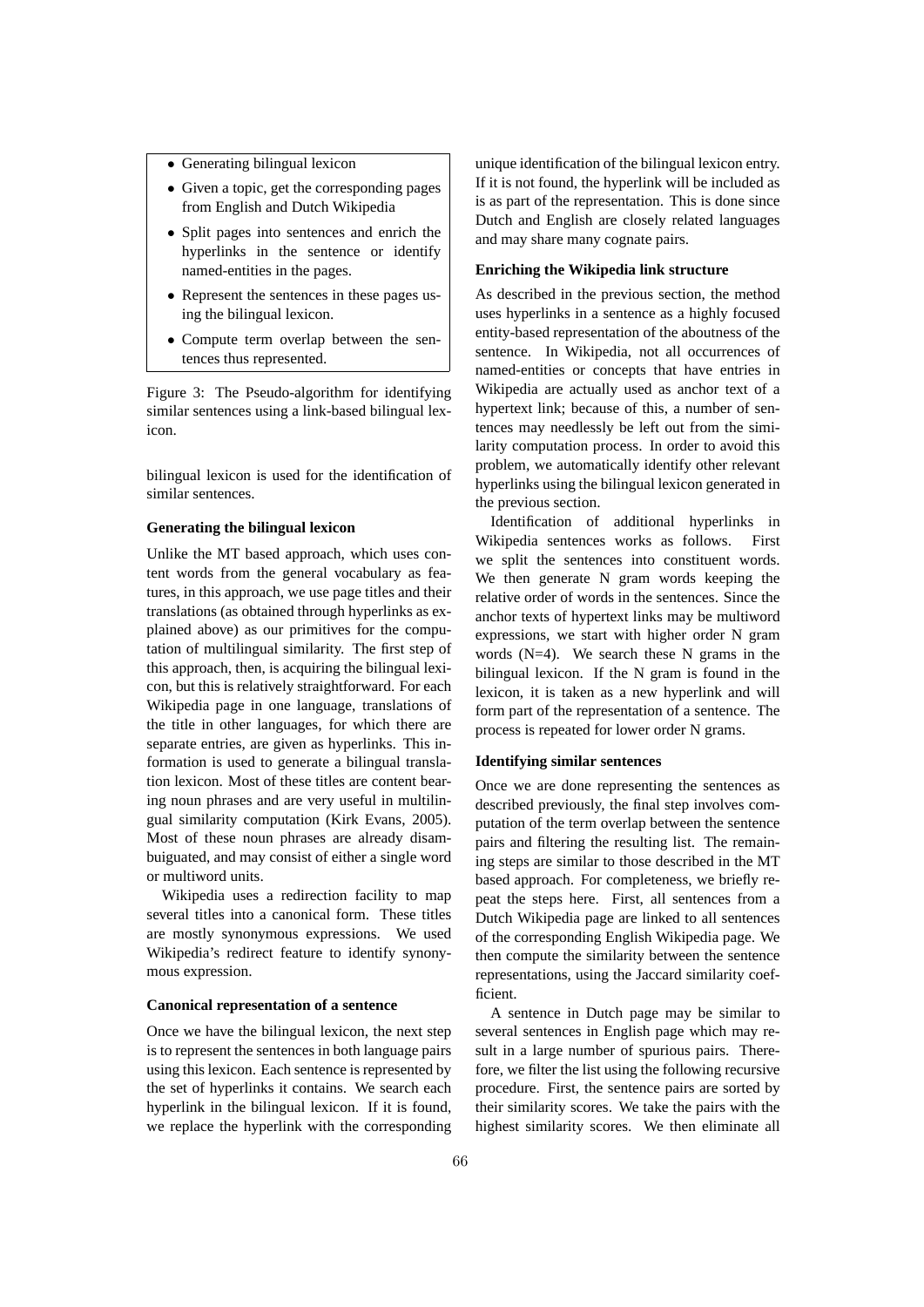other sentence pairs from the list that contain either of sentences in this pair. We continue this process taking the second highest ranking pair. Note that this procedure assumes a one-to-one matching rule; a sentences in Dutch can be linked to at most one sentence in English.

## **5 Experimental Evaluation**

Now that we have described the two algorithms for identifying similar sentences, we return to our research questions. In order to answer them we run the experiment described below.

# **5.1 Set-up**

We took a random sample of 30 English-Dutch Wikipedia page pairs. Each page is split into sentences. We generated candidate Dutch-English sentence pairs and passed them on to the two methods. Both methods return a ranked list of sentence pairs that are similar. As explained above, we assumed a one-to-one correspondence, i.e., one English sentence can be linked to at most to one Dutch sentence.

The outputs of the systems are manually evaluated. We apply a relatively lenient criteria in assessing the results. If two sentences overlap interms of their information content then we consider them to be similar. This includes cases in which sentences may be exact translation of each other, one sentence may be contained within another, or both share some bits of information.

## **5.2 Results**

Table 1 shows the results of the two methods described in Section 4. In the table, we give two types of numbers for each of the two methods *MT* and *Bilingual lexicon*: *Total* (the total number of sentence pairs) and *Match* (the number of correctly identified sentence pairs) generated by the two approaches.

Overall, the two approaches tend to produce similar numbers of correctly identified similar sentence pairs. The systems seem to perform well on pages which tend to be alignable at sentence level, i.e., parallel. This is clearly seen on the following pages: *Pierluigi Collina*, *Marcus Cornelius Fronto*, *George F. Kennan*, which show a high similarity at sentence level. Some pages contain very small description and hence the figures for correct similar sentences are also small. Other topics such as *Classicism* (Dutch: *Classicisme*),

*Tennis*, and *Tank*, though they are described in sufficient details in both languages, there tends to be less overlap among the text. The methods tend to retrieve more accurate similar pairs from person pages than other pages especially those pages describing a more abstract concepts. However, this needs to be tested more thoroughly.

When we look at the total number of sentence pairs returned, we notice that the bilingual lexicon based method consistently returns a smaller amount of similar sentence pairs which makes the method more accurate than the MT based approach. On average, the MT based approach returns 4.5 (26%) correct sentences and the bilingual lexicon based approach returns 2.9 correct sentences (45%). But, on average, the MT approach returns three times as many sentence pairs as bilingual lexicon approach. This may be due to the fact that the former makes use of restricted set of important terms or concepts whereas the later uses a large general lexicon. Though we remove some of the most frequently occuring stopwords in the MT based approach, it still generates a large number of incorrect similar sentence pairs due to some common words.

In general, the number of correctly identified similar pages extracted seems small. However, most of the Dutch pages are relatively small, which sets the upper bound on the number of correctly identified sentence pairs that can be extracted. On average, each Dutch Wikipedia page in the sample contains 18 sentences whereas English Wikipedia pages contain 65 sentences. Excluding the pages for *Tennis*, *Tank* (Dutch: *voertuig*), and *Tricolor*, which are relatively large, each Dutch page contains on average 8 sentences, which is even smaller. Given the fact that the pages are in general not parallel, the methods, using simple heuristics, identified high quality translation equivalent sentence pairs from most Wikipedia pages. Furthermore, a close examination of the output of the two approaches show that both tend to identify the same set of similar sentence pairs.

We ran our bilingual lexicon based approach on the whole Dutch-English Wikipedia corpus. The method returned about 80M of candidate similar sentences. Though we do not have the resources to evaluate this output, the results we got from sample data (cf. Table 1) suggest that it contains a significant amount of correctly identified similar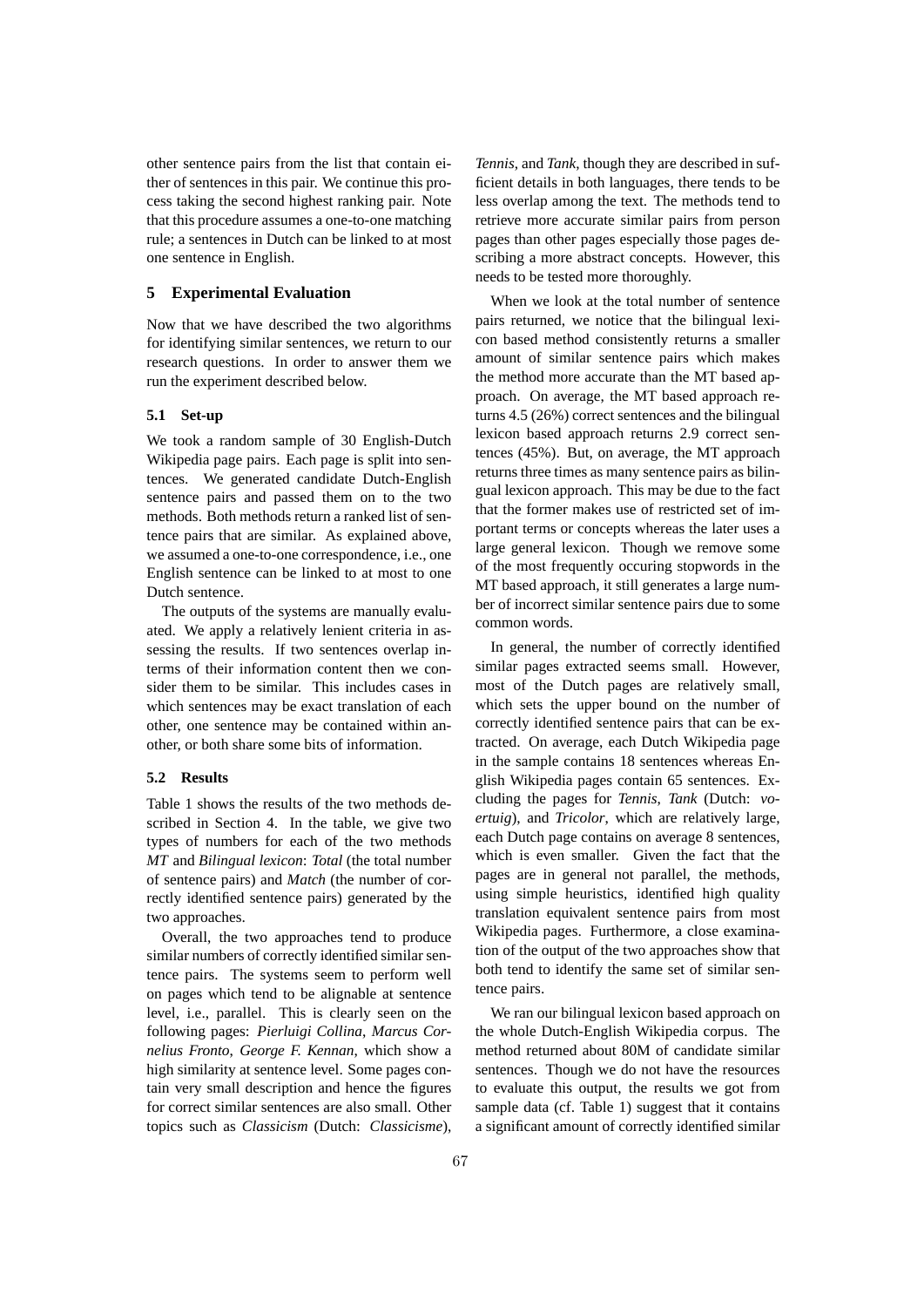| Title                          |                                | MT             |                  | <b>Bilingual Lexicon</b> |                  |
|--------------------------------|--------------------------------|----------------|------------------|--------------------------|------------------|
| English                        | Dutch                          | Total          | Match            | Total                    | Match            |
| Hersfeld Rotenburg             | Hersfeld Rotenburg             | $\overline{c}$ | $\overline{a}$   | 3                        | $\overline{c}$   |
| Manganese nodule               | Mangaanknol                    | 5              | $\overline{2}$   | 1                        | 1                |
| Kettle                         | Ketel                          |                |                  | 1                        | 1                |
| Treason                        | Landverraad                    | $\overline{c}$ |                  | 1                        |                  |
| Pierluigi Collina              | Pierluigi Collina              | 14             | 13               | 13                       | 11               |
| Province of Ferrara            | Ferrara (provincie)            | 7              | 1                | 1                        | 1                |
| Classicism                     | Classicisme                    | 8              |                  | 1                        |                  |
| Tennis                         | Tennis                         | 93             | $\overline{4}$   | 15                       | 3                |
| Hysteria                       | Hysterie                       | 14             | 6                | 9                        | 5                |
| George F. Kennan               | George Kennan                  | 27             | 12               | 29                       | 11               |
| <b>Marcus Cornelius Fronto</b> | <b>Marcus Cornelius Fronto</b> | 11             | 9                | 5                        | 5                |
| Delphi                         | Delphi (Griekenland)           | 34             | $\overline{2}$   | 8                        | 1                |
| De Beers                       | De Beers                       | 11             | 5                | 10                       | 5                |
| Pavel Popovich                 | Pavel Popovytsj                | 7              | $\overline{4}$   | $\overline{4}$           | 4                |
| Rice pudding                   | Rijstebrij                     | 11             | 1                | $\overline{4}$           |                  |
| Manta ray                      | Reuzenmanta                    | 15             | 3                | 7                        | $\overline{c}$   |
| Michelstadt                    | Michelstadt                    | 1              | 1                | 1                        | $\mathbf{1}$     |
| Tank                           | Tank (voertuig)                | 84             | 3                | 27                       | 2                |
| Cheyenne(Wyoming)              | Cheyenne(Wyoming)              | 5              | $\overline{c}$   | $\overline{2}$           | $\overline{2}$   |
| Goa                            | Goa(deelstaat)                 | 13             | $\overline{4}$   | 6                        | 1                |
| Tricolour                      | Driekleur                      | 57             | 36               | 13                       | 12               |
| Oral cancer                    | Mondkanker                     | 25             | $\overline{2}$   | 7                        | 2                |
| Pallium                        | Pallium                        | 12             | $\overline{c}$   | 5                        | $\overline{4}$   |
| Ajanta                         | Ajanta                         | 3              | 3                | $\overline{2}$           | $\overline{c}$   |
| Captain Jack (band)            | Captain Jack                   | 16             | 3                | $\overline{c}$           | $\overline{c}$   |
| Proboscis Monkey               | Neusaap                        | 15             | 6                | $\overline{4}$           | 1                |
| Patti Smith                    | Patti Smith                    | 6              | $\overline{2}$   | $\overline{4}$           | $\overline{2}$   |
| Flores Island, Portugal        | Flores (Azoren)                | 3              | $\overline{2}$   | 1                        | 1                |
| Mercury 8                      | Mercury MA 8                   | 11             | 3                | $\overline{4}$           | 1                |
| Mutation                       | Mutatie                        | 16             | $\overline{4}$   | 6                        | 3                |
| Average                        |                                | 17.6           | $\overline{4.5}$ | $\overline{6.5}$         | $\overline{2.9}$ |

Table 1: Test topics (column 1 and 2). The total number of sentence pairs (column 3) and the number of correctly identified similar sentence pairs (column 4) returned by the MT based approach. The total number of sentence pairs (column 5) and the number of correctly identified similar sentence pairs (column 6) returned by the method using a bilingual lexicon.

sentences.

# **6 Conclusion**

In this paper we focused on multilingual aspects of Wikipedia. Particularly, we investigated the potential of Wikipedia for generating parallel corpora by applying different methods for identifying similar text across multiple languages. We presented two methods and carried out an evaluation on a sample of Dutch-English Wikipedia pages. The results show that both methods, using simple heuristics, were able to identify similar text between the pair of Wikipedia pages though they differ in accuracy.

The bilingual lexicon approach returns fewer incorrect pairs than the MT based approach. We interpret this as saying that our bilingual lexicon based method provides a more accurate representation of the aboutness of sentences in Wikipedia than the MT based approach. Furthermore, the result we obtained on a sample of Wikipedia pages and the output of running the bilingual based approach on the whole Dutch-English gives some indication of the potential of Wikipedia for generating parallel corpora.